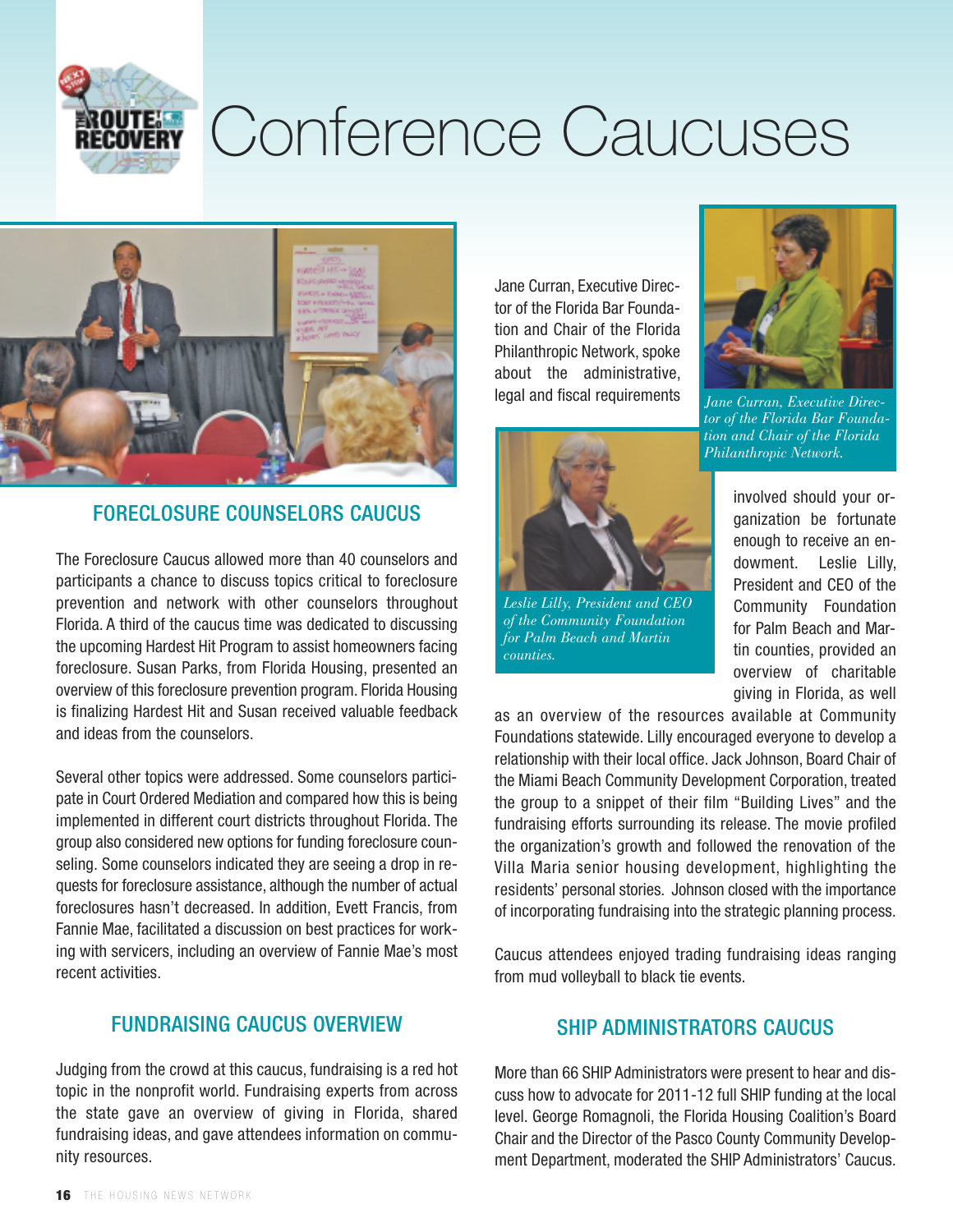



Attendees discussed ideas for advocacy emphasizing meeting with your legislative delegation or having other politically strong organizations, such as local Habitat for Humanity Chapter, Realtors and Builder's associations speak at the legislative delegation meeting on behalf of the SHIP Program.

Additional actions include scheduling meetings with senators or state representatives at their home offices, along with asking



the local advocates to join you. This was the perfect place and time to share success stories from people who benefitted from SHIP along with providing the program's data on jobs created, units purchased, private funds leveraged, homes repaired, units built, and the local tax benefit generated. Attendees

discussed the importance of providing information to the media to generate coverage and local support for SHIP by demonstrating the positive impact it has had in your community.

Florida Housing staff members Rob Dearduff and Darlene Raker spoke to the audience, encouraging local efforts and taking questions related to issues facing local jurisdictions including the lack of funding for program activities, as well as administrative and reporting requirements.

Following the caucus meeting, three Regional SHIP Steering Committees met and discussed regional ideas and solutions to existing issues affecting local governments. The SHIP Administrators Caucus will be held again next year because of its overwhelming success.

# FLORIDA ASSOCIATION OF HOUSING AND REDEVELOPMENT OFFICIALS/ FLORIDA REDEVELOPMENT ASSOCIATION

The Florida Association of Housing and Redevelopment Officials and the Florida Redevelopment Association combined their caucuses to discuss the current issues and opportunities that would help to improve low income and affordable housing and community services.

The Tampa Housing Authority provided an overview of its experience when working with housing developments within a community redevelopment area, and its presentation led to a spirited discussion from various participants.

Several representatives from community redevelopment areas (CRA) discussed the methodology and requirements for funding housing projects in a CRA, as well as additional strategies related to acquiring, rehabilitating, and preserving affordable housing using CRA funds. Caucus participants also discussed the impact of the real estate market on the project revenues for CRAs and the strategies they were using in view of reduced funding.



## FLORIDA LEGAL SERVICES STATEWIDE AFFORDABLE HOUSING PROJECT

During the Florida Legal Services caucus Christine Allamano, Dorothea Lee, and Debby Hallisky shared lessons learned about Section 8 preservation through partnerships and specific project work. Kent Spuhler led a discussion on LSC grant restrictions and Chuck Elsesser discussed the topic 'who is your client'.